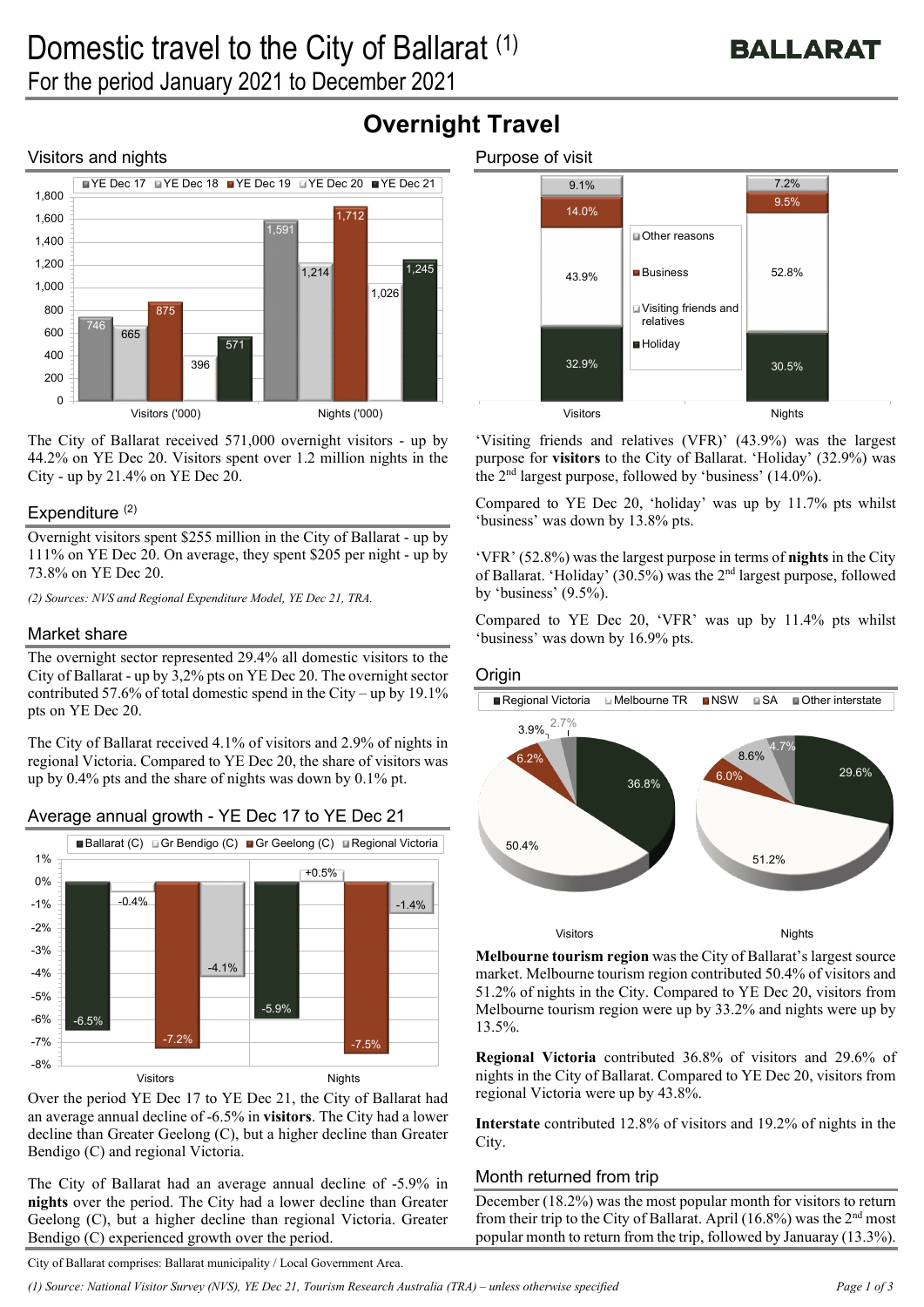## **Overnight travel (cont)**

#### Accommodation



'Friends or relatives property' (54.3%) was the most popular accommodation type used for **nights** in the City of Ballarat. 'Standard hotel or motor inn, below 4 star'  $(15.7%)$  was the  $2<sup>nd</sup>$  most popular accommodation used.

#### Length of stay

Visitors stayed on average 2.2 nights in the City of Ballarat - down by 0.4 nights on YE Dec 20.

#### **Activities**

'Eat out, dine at a restaurant or cafe' (52.1%) was the most popular activity undertaken by visitors to the City of Ballarat. 'Visit friends and relatives' (44.5%) was the  $2<sup>nd</sup>$  most popular activity undertaken, followed by 'sightseeing or looking around' (24.4%) and 'pubs, clubs, discos etc' (16.9%).

#### All transport

'Private vehicle or company car' (87.3%) was the most popular transport used by visitors to the City of Ballarat. 'Railway' (6.6%) was the 2nd most popular transport used, followed by 'bus or coach'  $(2.4\%)$ .

#### Travel party



'Alone' (30.2%) was the largest travel party description for visitors to the City of Ballarat. 'Adult couple'  $(25.2%)$  was the  $2<sup>nd</sup>$  most common travel party, followed by 'family group' (22.6%).

#### Number of stopovers on trip

Nearly 9/10 (85.1%) visitors to the City of Ballarat had one stopover only on the trip. Nearly 1/10 (9.2%) had two stopovers on the trip.

#### Age



'15 to 24 years' (23.8%) was the biggest age group of visitors to the City of Ballarat. '45 to 54 years'  $(19.8\%)$  was the 2<sup>nd</sup> biggest age group, followed by '55 to 64 years' (16.1%).

#### Gender

More visitors to the City of Ballarat were male (53.3%) than female  $(46.7\%)$ .

#### Lifecycle

'Young or midlife single' (23.5%) was the largest lifecycle group of visitors to the City of Ballarat. 'Parent with youngest child aged under 15' (19.9%) was the  $2<sup>nd</sup>$  largest lifecycle group, followed by 'older working' (18.1%).

#### Marital status

More visitors to the City of Ballarat were married or part of a couple (65.6%) than single (34.4%).

#### Employment



'Working full time' (48.2%) was the most common employment status of visitors to the City of Ballarat. 'Working part time' (23.3%) was the 2<sup>nd</sup> most common employment status, followed by 'retired'  $(11.7\%)$ .

#### Annual household income

The average annual household income was \$122,831 amongst visitors to the City of Ballarat. Nearly ¼ (24.3%) of visitors had an annual household income of '\$150,000+'.

Note: nearly 3/10 (27.7%) did not provide an income.

Note: Percentage change figures provided in this report do not necessarily represent statistically significant change.